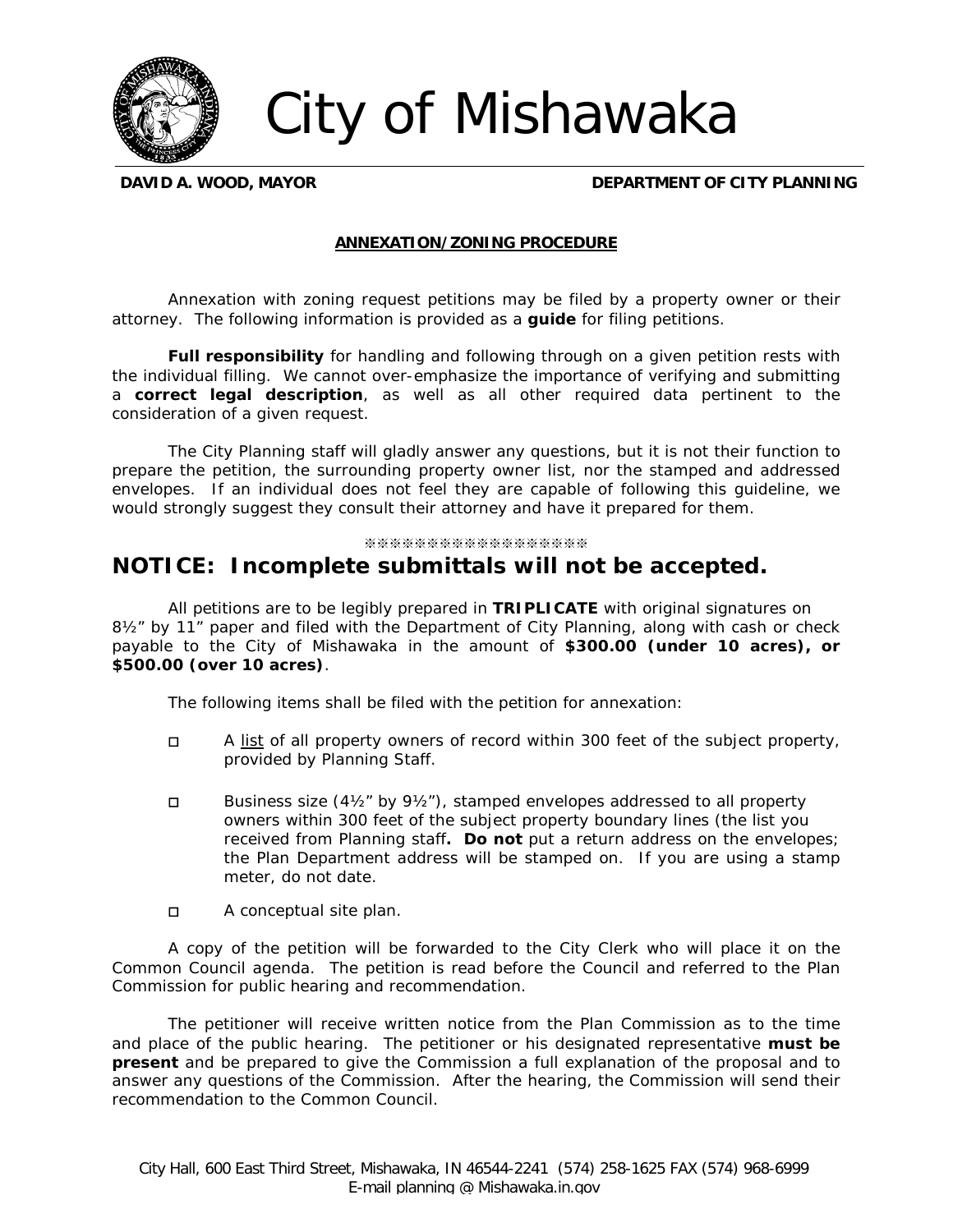In turn, the Common Council will have first reading of the proposed ordinance (your request). At the first reading with the Council, public comment is not accepted. The City Clerk's office will schedule the second reading/public hearing where public comment will be accepted. It is the responsibility of the petitioner to establish the date and time that the second reading/public hearing will be held and to be present for that hearing. **There will be no personal notification given for the Common Council public hearing.** 

The Common Council meets the first and third Mondays of the month at 7:00 P.M. in the Council Chambers in City Hall, 600 East Third Street, Mishawaka. The normal sequence for a petition would be for the Council to have first reading of the proposed ordinance at their next meeting following receipt of the Plan Commission recommendation, and to schedule the public hearing at their succeeding meeting. *This will not necessarily always be the timetable followed*, therefore, the petitioner must assume the obligation of determining the date for the Council public hearing by contacting the **City Clerk at (574) 258-1616**. Failure to attend the Council hearing most likely will result in at least a two week delay.

Please note: The Common Council makes the final decision on all petitions requesting rezoning, annexation/zoning, and vacation of public right of way. The Plan Commission functions as an advisory body and makes recommendations to the Council. The Common Council is under no obligation to accept the recommendation of the Plan Commission.

## **PLAN COMMISSION STAFF IS THE MISHAWAKA CITY PLAN DEPARTMENT**

| Ken Prince ALA, AICP | Executive Director     |
|----------------------|------------------------|
| Derek Spier, AICP    | City Planner           |
| Christa Hill         | Senior Planner         |
| Shad Annis           | Associate Planner      |
| Kari Myers           | Administrative Planner |

**Telephone** 574-258-1625

**Fax** 574-968-6999

**Office Hours** 8:30 – 4:45 Monday - Friday